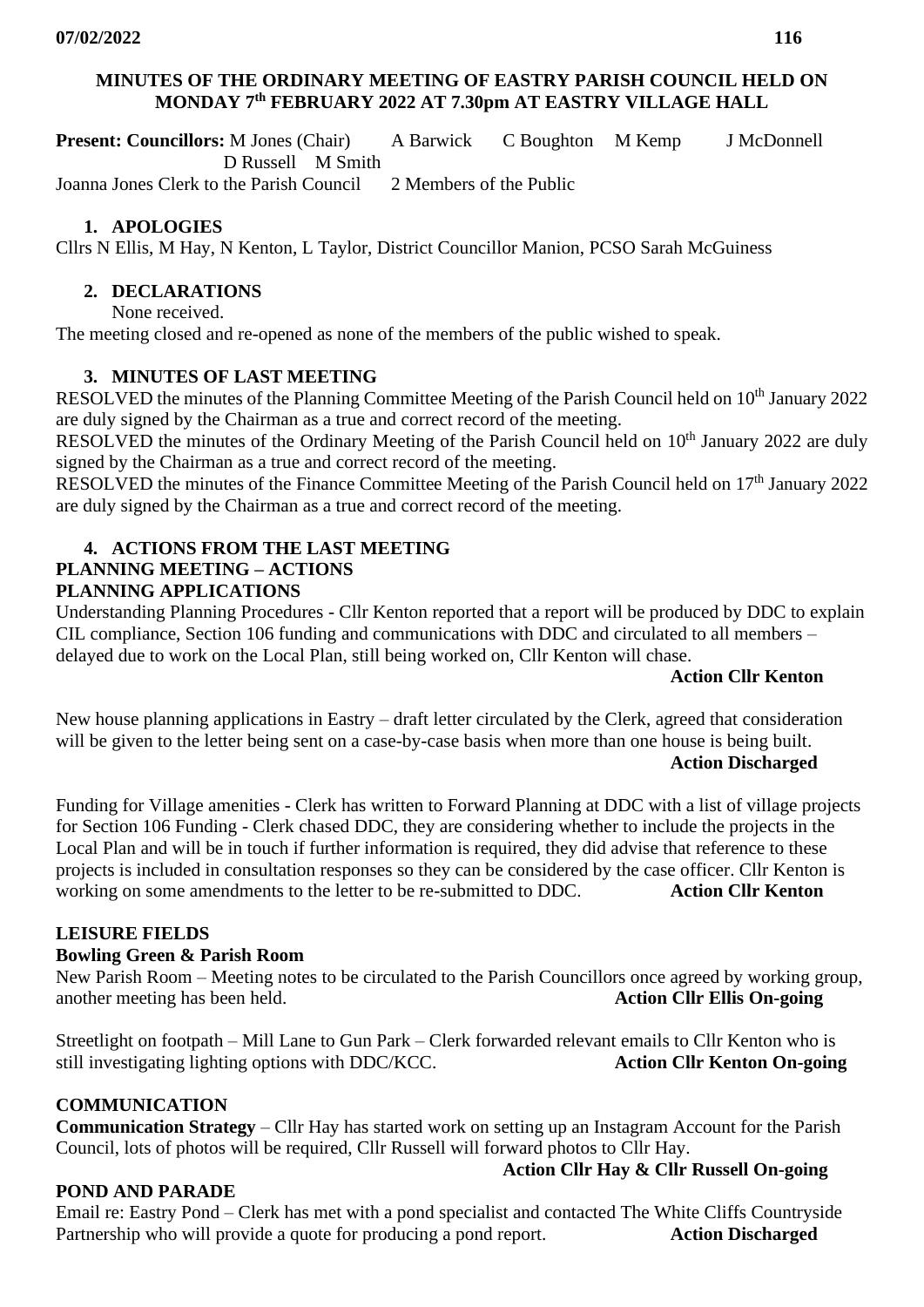## **COMMUNICATION**

**Communication Strategy** - Cllr Hay has re-written the IT and Social Media policies, an update will be circulated. **Action Cllrs Hay & Ellis On-going**

## **HIGHWAYS**

Mill Lane streetlight – not shining on steps - Clerk wrote to DDC Housing department to request better lighting of the steps – no response yet – Clerk to chase. **Action Clerk On-going**

Worn Poison Cross road sign – not possible to refurbish the existing sign, Clerk to ask DDC for a quote for replacement and the price of a frame. **Action Clerk On-going**

Phone call complaint re: Re-surfaced High Street and drainage - Clerk advised Parishioner to contact KCC Highways to express their concerns. **Action Discharged**

DDC response to modern streetlight at The Cross - Clerk updated Parishioner with DDC's response. **Action Discharged**

Email - Mill Lane unrestricted Byeway EE109 complaint – Clerk wrote to PROW, including photos **Action Discharged**

Phonecall – Inkpen House – Dog bone across drive request – Clerk advised parishioner of Parish Council's response. **Action Discharged**

### **FINANCE**

Fundraising event for Jubilee Fete - Clerk informed Eastry Events and the Village Hall booking Secretary that up to three hours hire would be paid for, for a fundraising event. **Action Discharged**

Welcome Back Fund Update - Clerk submitted an article to EVN and Cllr Hay promoted on social media. **Action Discharged**

#### **FORTHCOMING EVENTS**

**Council Events** Coffee Morning – promoted via posters, EVN and social media. **Action Discharged**

Queen's Platinum Jubilee Beacons  $2<sup>nd</sup>$  June – no Buglers found so far, request put into EVN. **Action Discharged**

| Annual Parish Meeting – Agreed – 7pm Tuesday $31st$ May.                                                                                                                         | <b>Action Discharged</b>                             |
|----------------------------------------------------------------------------------------------------------------------------------------------------------------------------------|------------------------------------------------------|
| Email - Christmas tree decorations – WI – Clerk contacted WI and Parishioner.                                                                                                    | <b>Action Discharged</b>                             |
| <b>POND AND PARADE</b><br>Wobbly slab outside Bakers – handyman has been instructed to complete repairs. Action Discharged                                                       |                                                      |
| Bollard installed on Parade layby – Included in ENV article $\&$ on social media.                                                                                                | <b>Action Discharged</b>                             |
| <b>Bowling Green &amp; Parish Room</b><br>New Parish Room – Chair and DDC's Heritage Office have been in contact.<br>Electrical Installation Condition Report – Awaiting quotes. | <b>Action Discharged</b><br><b>Action Discharged</b> |
| <b>IMPROVING THE VILLAGE</b><br>Missing e on village sign at Buttsole Pond – repaired.                                                                                           | <b>Action Discharged</b>                             |

## **REPORTS**

**Parish Councillors –**Clerk reported increase in dog poo around the village to DDC, completing weekly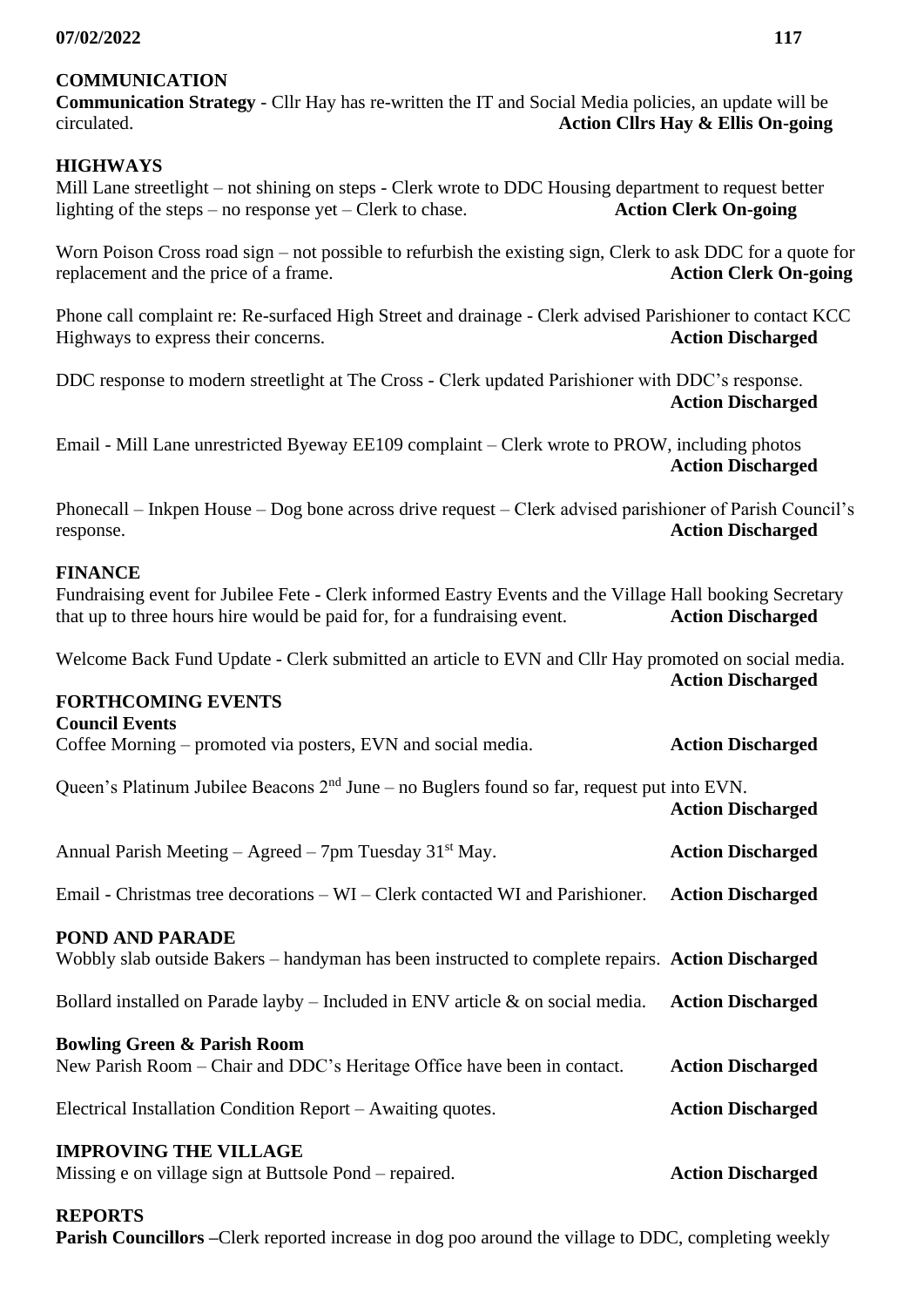patrols with DDC Dog Warden, more signs have been put up and cleansing team visits have been instigated by the Dog Warden. **Action Discharged**

**PCSO –**'My Community Voice' publicised on noticeboard, website & social media. **Action Discharged**

## **COMMUNICATION**

**Village News Letter** – report & poster submitted **Action Discharged** 

## **5. CORRESPONDENCE**

To discuss and agree actions relating to correspondence received by the Council.

- a) **Consultation Documents** 
	- None received.

## b) **Newsletters and Circulars**

- i) Neighbourhood Watch updates & Fraud Alerts
- ii) KALC & NALC News & CEO Bulletins
- iii) Local Government Bulletin
- iv) KCC Member's Waste Management Update

All noted by members.

## **c) Other**

i) KALC – Community Award Scheme – deadline  $14<sup>th</sup>$  Feb Clerk to check criteria and forward details to Members. **Action Clerk**

## **6. HIGHWAYS**

To discuss and agree actions relating to highways issues

- i) Woodnesborough Lane closed  $11<sup>th</sup>$  Feb 9.30-3.30pm
- ii) Whitewood Road closed  $10^{th}$  Feb 2 days
- iii) Email in Eastry re: Speeding Clerk responded
- iv) Email: Thank you re: Boystown Place vegetation cut back by KCC/DDC
- v) KFRS Latest Hydrant inspection report
- vi) Complaint of dog mess on footpaths from Orchard Road & Peak Drive to Cooks Lea reported to DDC
- vii) Boystown Place new salt bin installed
- viii)Felderland Lane closed  $21<sup>st</sup>$  Feb 5 days
- ix)Woodnesborough Lane squashed bollard reported to Highways

All noted by members.

x)PROW email – will clear vegetation on Liss Road footpath

The Clerk explained that it has taken nine months to get a response to the report and could take another ten weeks for any work to be completed.

xi) Church Street – Complaint of double parking – PCSO investigating The PCSO has investigated and believes it is a matter for Highways to investigate, Clerk to report. **Action Clerk**

xii)A2 Dover Access Scheme Update

xiii)Potholes at Church St & Brook Street junction reported to KCC Highways Noted by members.

# **7. FINANCE**

To discuss financial matters affecting the council.

a) Welcome Back Fund Update

Quotes have gone into DDC for approval for The Cross planters and Parade planting scheme.

b) Accounts  $2021/22$  – Budget v Actual to  $31<sup>st</sup>$  December  $2021$  – Appendix A RESOLVED the accounts be adopted by the Council.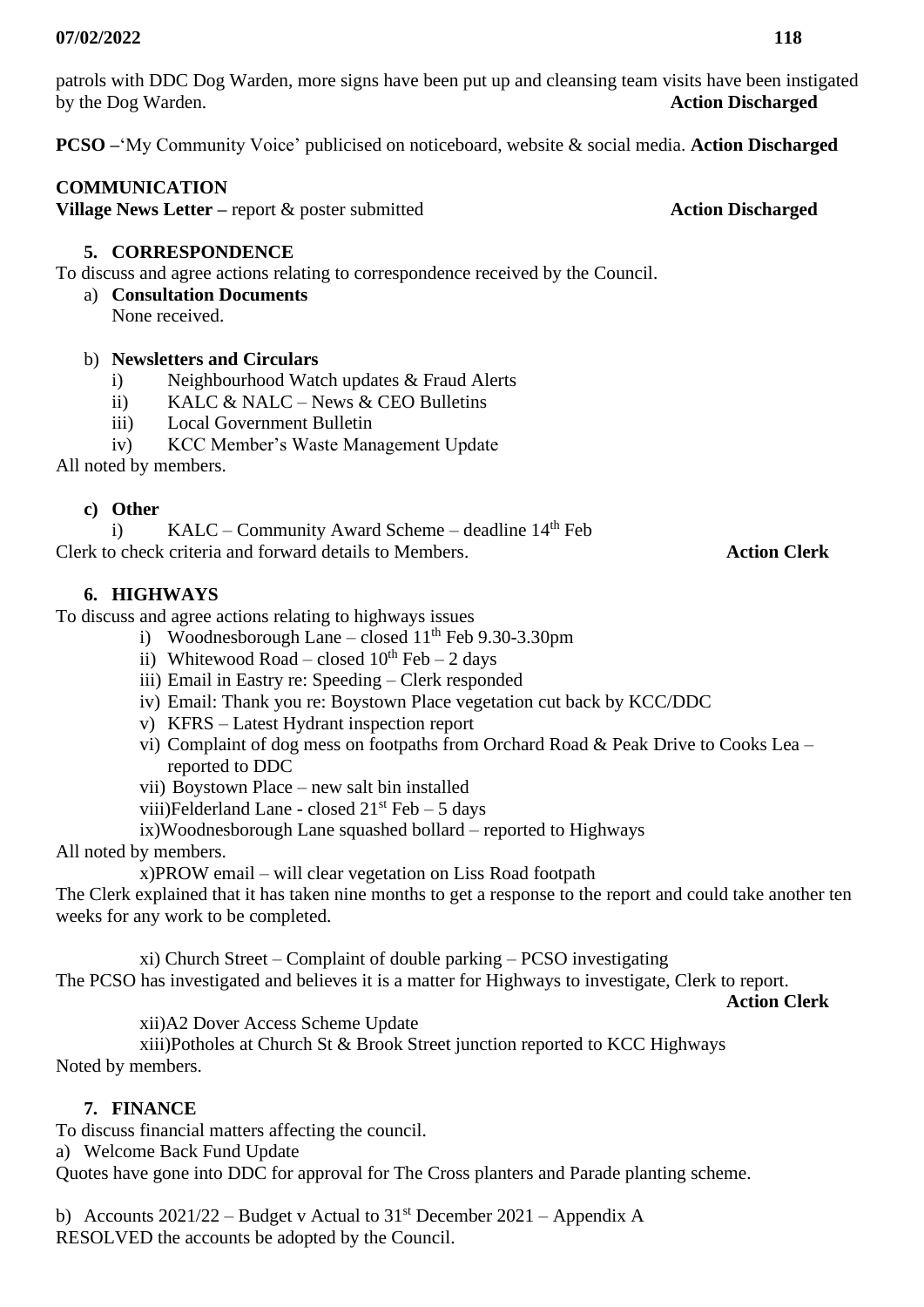c)To consider the recommendation of the Finance Committee that the Council Tax be increased by 1.98% (£1.39 pa) for a band D property for 22/23.

RESOLVED the precept for 2022/23 should be set at £58,991.79, a 1.98% increase in the Council Tax. Clerk to submit Precept Demand to DDC. **Action Clerk**

d)To consider the 22/23 Budget recommended for adoption by the Finance Committee – Appendix A

RESOLVED the draft budget should be adopted by the Council.

e) Caretaker's Risk Assessment

RESOLVED the updated Caretaker's Risk Assessment should be adopted by the Council, Caretaker to review and sign. **Action Clerk**

**f)** Unity Trust – now VAT registered Noted by members.

g) Virtual Landline renewal - £7.96 per month

RESOLVED renew the Virtual landline contract. **Action Clerk**

### **8. PAYMENTS**

RESOLVED the following payments should be made, proposed by Cllr Russell and seconded by Cllr Barwick.

| <b>Payments February 2022</b>                          |        |                  |        |            |
|--------------------------------------------------------|--------|------------------|--------|------------|
| <b>Receipts</b>                                        |        |                  |        |            |
| Memorials & Internments                                |        | £600.00          |        |            |
| <b>Allotment Rental Income</b>                         |        | £10.50           |        |            |
| Deposit interest                                       |        | £1.05            |        |            |
| <b>Paid between meetings</b>                           |        |                  |        |            |
| <b>Card Payments</b>                                   |        |                  |        | <b>VAT</b> |
| Virtual Landline - Jan                                 |        | Card             | 7.96   | 1.33       |
| $Co$ -op – Coffee morning refreshments                 |        | Card             | 2.25   | 3.00       |
| EE Ltd - Feb                                           |        | Card             | 13.36  | 2.23       |
|                                                        |        |                  |        |            |
| <b>Unity Trust Payments</b>                            |        | <b>Cheque No</b> |        | <b>VAT</b> |
| Clerks Salary Jan 2022                                 |        | <b>BP</b>        | 944.03 |            |
| H M Revenue and Customs ER NI Jan                      | 40.81  |                  |        |            |
| H M Revenue and Customs EE NI Jan                      | 28.29  |                  |        |            |
| H M Revenue and Customs PAYE Jan                       | 3.60   |                  |        |            |
|                                                        |        | <b>BP</b>        | 72.70  |            |
| <b>Employers Pension Contribution Jan</b>              | 250.95 |                  |        |            |
| <b>Employees Pension Contribution Jan</b>              | 56.80  |                  |        |            |
|                                                        |        | <b>BP</b>        | 307.75 |            |
| Caretakers Pay Jan 2022                                |        | <b>BP</b>        | 734.50 |            |
| To pay – Unity Trust                                   |        |                  |        |            |
| British Gas - Electricity - 19 Dec to 18 Jan Mtr 21610 |        | <b>DD</b>        | 15.02  | 0.71       |
| British Gas - Electricity - 19 Dec to 18 Jan Mtr 21656 |        | <b>DD</b>        | 11.70  | .55        |
| Wheeler & Jefferiss Ltd- Handrails parade              |        | <b>BP</b>        | 984.00 | 164.00     |
| TR & C Carpenter – Caretaker supplies                  |        | <b>BP</b>        | 70.00  | 11.66      |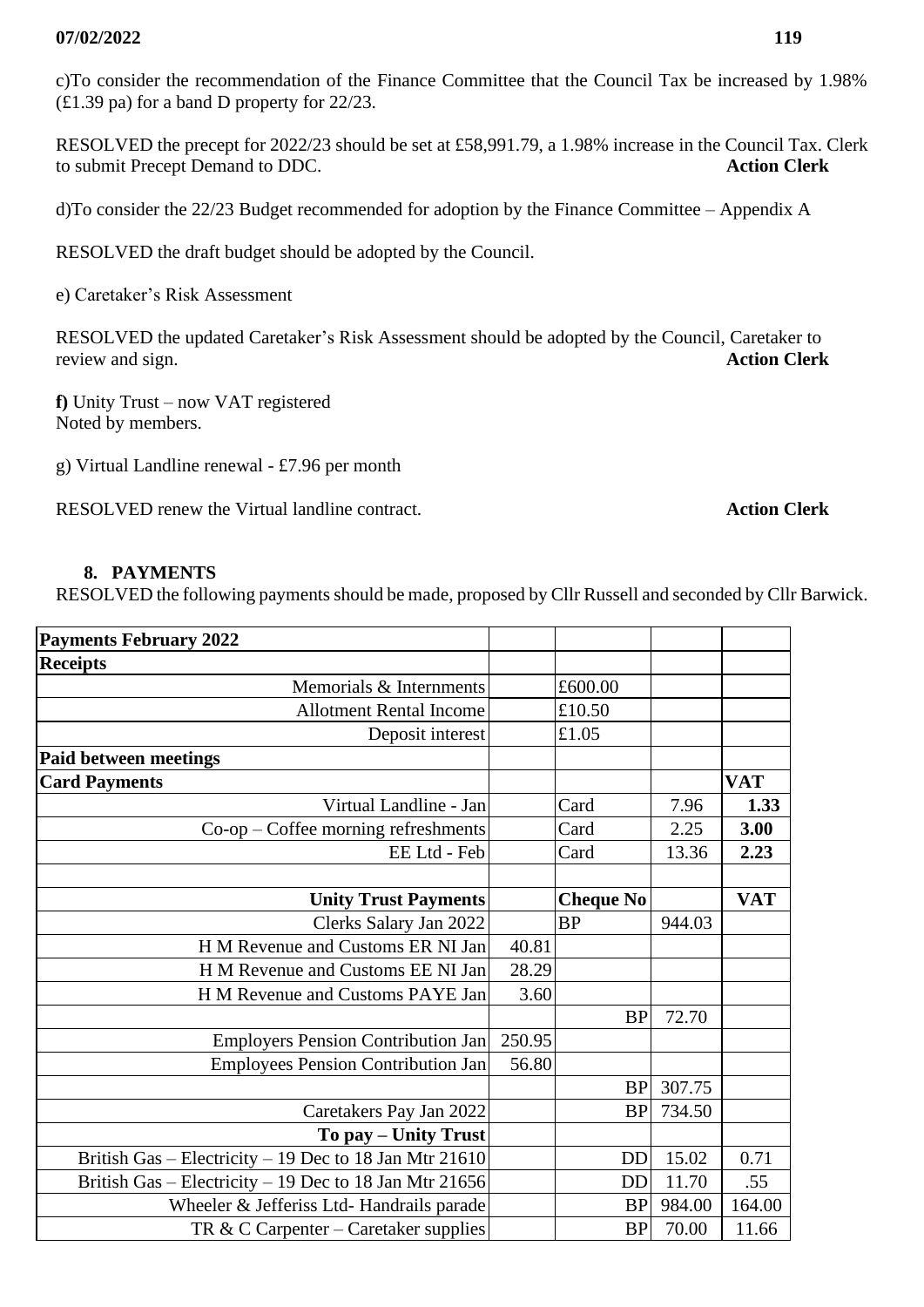| Online Playgrounds – Swing shackles       | <b>BP</b>  | 48.40     | 8.07   |
|-------------------------------------------|------------|-----------|--------|
| Harmer & Sons – Grounds Maintenance - Jan | <b>BPI</b> | 711.10    | 118.52 |
| $S$ afeplay – Inspection report           | <b>BP</b>  | 108.00    | 18.00  |
| Richard Ginn – Work Socks                 | <b>BP</b>  | 4.00      | 0.66   |
| Grants – 1st Sandwich Rainbows            | <b>BP</b>  | 359.40    |        |
| Grants – Eastry Short Mat Bowls Club      |            | BP 500.00 |        |
| <b>Grants - Eastry Cricket Club</b>       | <b>BP</b>  | 200.00    |        |
| James Chipchase $-2x$ Christmas Trees     |            | 180.00    |        |

## **9. FORTHCOMING EVENTS**

### **To discuss and agree actions relating to events**

## **a) Council Events**

i)Coffee Morning

Coffee Mornings are now running twice monthly.

ii)Queen's Platinum Jubilee Beacons 2nd June

Discussions were held, Clerk to inform the Fete committee that there isn't a document regarding use of the Gun Park and they need to produce a risk assessment based on what they are planning to do, vehicles can only drive on the Gun Park for access no cars should be parked on the Gun Park. Parish Councillors would welcome an update from the Fete Committee at the April Meeting. Discussions were also held on possible tree planting sites, Clerk to advise the Scouts and Fete Committee to contact Eastry Primary School and The Picnic site about possible planting locations. **Action Clerk**

iii)Parishioner suggestion: Beating The Bounds

Discussions were held, it was agreed in principle that this would be a good idea, Clerk to start to look into the paperwork required and liaise with Cllr Kenton. **Action Clerk**

## **b) Outside Events**

i) KALC Training Events

Cllr Hay had expressed interest in attending a KALC media course, it was agreed that the Clerk should book the appropriate course. **Action Clerk**

ii) KALC area committee meeting  $-26<sup>th</sup>$  January 2022 – 7pm Guston Village Hall – minutes sent.

Noted by members.

iii) Gypsy & Traveller Meeting – DDC  $4<sup>th</sup>$  Feb 11am-1pm

The Chair reported that DDC and Government policy regarding Gypsy & Travellers had been explained by DDC, discussions had been held with DDC and the Parish Council members present regarding issues and concerns regarding DDC decisions made and enforcement.

## **10.POND AND PARADE**

To discuss matters relating to the Pond, Parade and area behind the bus shelter.

a) Buttsole Pond - awaiting quote for report from White Cliffs Countryside Partnership

b)Highways issues – broken bollards, blocked silt drain, damaged road sign – all reported to Highways All noted by members.

**c)** Request to repair & paint bench at The Cross

It was agreed that the parishioner may repair and paint the bench and to thank them. **Action Clerk**

## **11. ALLOTMENTS**

To discuss matters raised about the Allotments

a) Plots – all now let  $&$  paid for

The Clerk was congratulated on setting up the new allotment plots and successfully letting all of the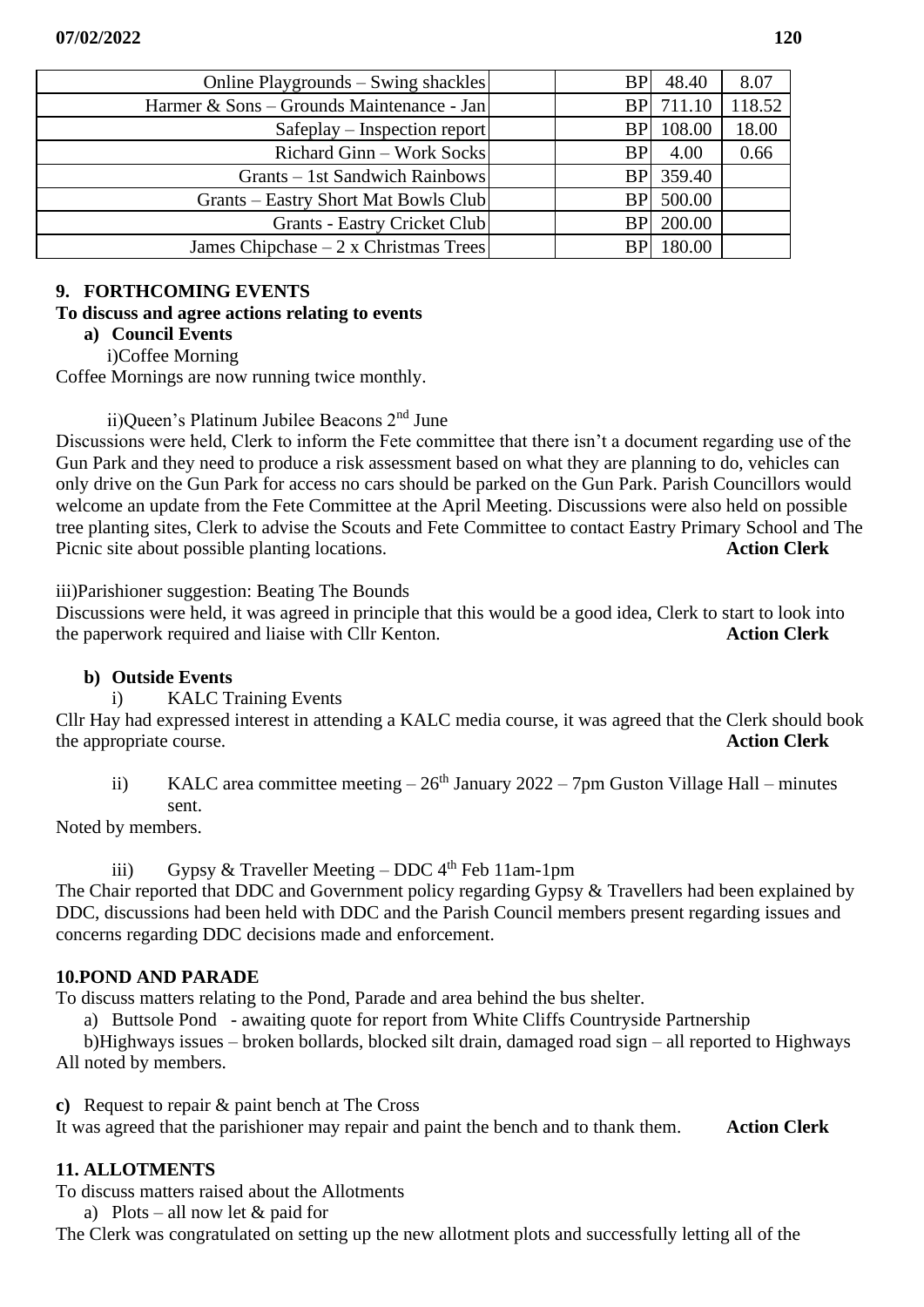allotment plots.

# **12. LEISURE FIELDS**

To discuss matters relating to the Councils leisure fields and amenities, to receive correspondence relating to leisure fields.

# **a) Gun Park**

i)Tree works

The contracted tree works have been completed.

ii)Teen Shelter

It was reported that the graffiti artist could work with the Youth Club in April/May to complete the street art project on the Teen Shelter. Clerk to get quote from handyman for amended specification. **Action Clerk**

# **b) Play Area Improvements**

i) Refurbishment of existing equipment

Another set of shackles has been tried, doesn't fit so returned and an alternative set is ready to be tried by the handyman.

ii)Quotes for new equipment Two quotes have been received, a third is expected.

iii)Inspection Report – January 2022

Clerk to request that the Handyman dig out the redundant sign-post noted in the report. **Action Clerk**

# **13. CHURCHYARD AND CEMETERY**

To discuss and agree action on matters relating to land controlled by the Council in and around Church Street.

## **a) Churchyard & Cemetery**

 i)Cemetery extension – Clerk chased Noted by members.

# **b)Recreation Ground**

i)Tree works – Awaiting planning permission Noted by members.

# **c) Bowling Green & Parish Room**

## i)New Parish Room

The Chair reported that the committee has met and discussions are on-going with DDC about possible changes to reduce costs.

ii) Possible water leak – being monitored by Bowling Club Discussions were held and it was agreed that the Bowling club need to investigate the leak asap and inform the Clerk and the water company if their investigations suggest a leak. **Action Clerk**

# **14. IMPROVING THE VILLAGE**

 **a)** Public Toilets

The toilet refurbishment has started, DDC have replaced the broken windows, in order that the floor can be painted the toilets will be closed on  $10^{th} \& 11^{th}$  of February, Clerk to put up a sign. Clerk to write to the neighbours regarding the vegetation that is damaging the fabric of the building and fence. **Action Clerk**

b) Planters at Chemist & Planting on Parade It is hoped that work will start in February.